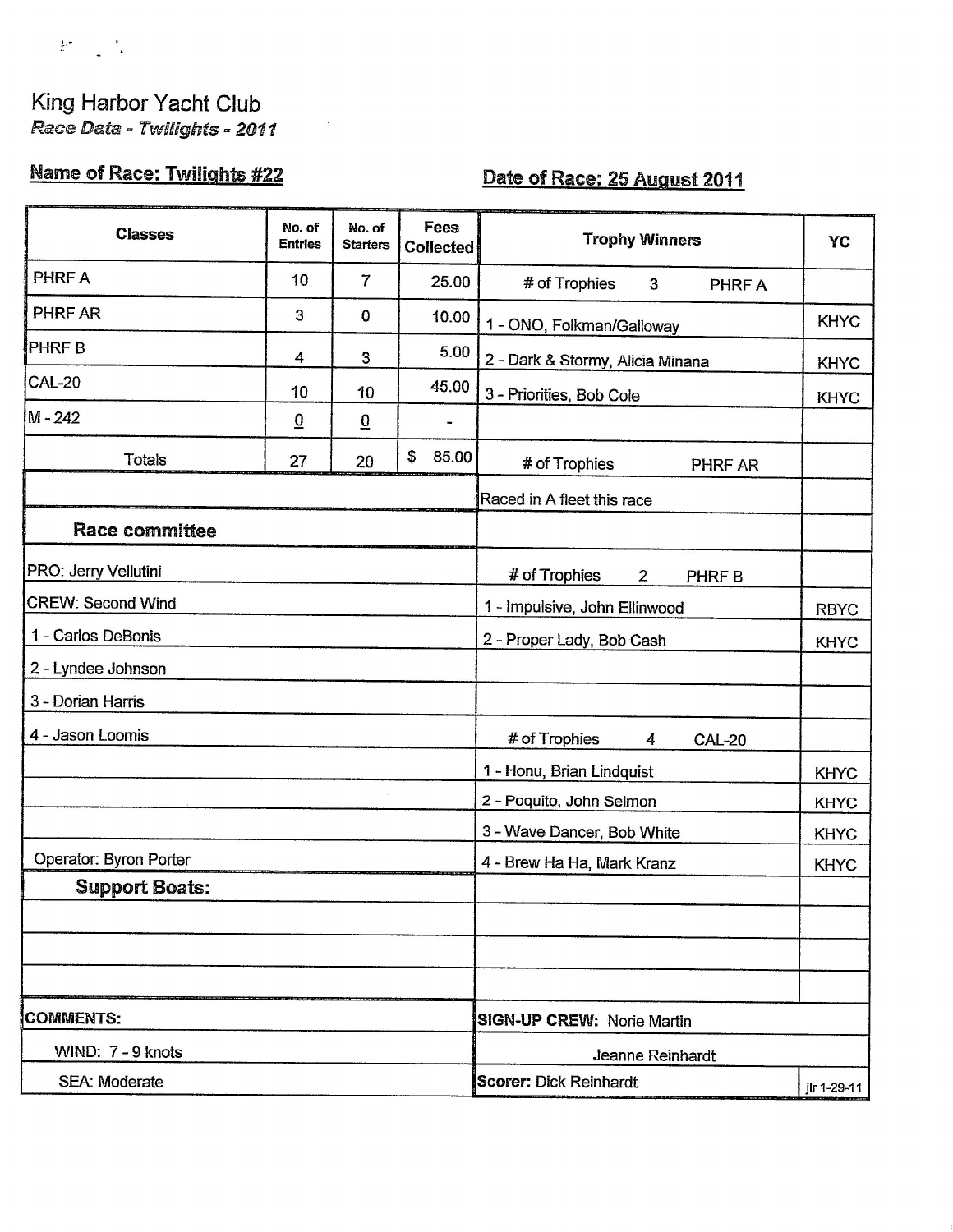#### **2010 Twilights at KHYC #22**

**King Harbor YC**

|               | Race Date: 25 Aug 2011 |                         | Wind Speed: 7-9 knots              |        |                       | PRO: Second Wind              |                          |                        |             |                  |
|---------------|------------------------|-------------------------|------------------------------------|--------|-----------------------|-------------------------------|--------------------------|------------------------|-------------|------------------|
|               | Div<br><b>Rank</b>     | <b>Boat Name</b>        | Sail No.                           | Rating | Finish<br><b>Time</b> | <b>Elapsed</b><br><b>Time</b> | Corrected<br><b>Time</b> | <b>Owner / Skipper</b> | Club        | <b>Boat Type</b> |
| PHRF-A        |                        |                         | Time on Time / Start Time 18:20:00 |        |                       |                               |                          |                        |             |                  |
|               | $\mathbf{1}$           | ONO (ar)                | 32551                              | 54     | 19:00:53              | 00:40:53                      | 00:44:00                 | Mark Folkman           | <b>KHYC</b> | Olson 40         |
|               | $\overline{2}$         | Dark & Stormy **        | 129                                | 48     | 19:01:27              | 00:41:27                      | 00:45:03                 | Alicia Minana          | <b>KHYC</b> | Henderson30      |
|               | 3                      | Priorities <sup>*</sup> | 87309                              | 99     | 19:07:19              | 00:47:19                      | 00:47:23                 | Bob Cole               | <b>KHYC</b> | Olson 30         |
|               | 4                      | Calais                  | 46575                              | 81     | 19:06:15              | 00:46:15                      | 00:47:39                 | Jerry Hunter           | <b>KHYC</b> | Dencho 33        |
|               | 5                      | No Way !! *             | 28124                              | 138    | 19:11:42              | 00:51:42                      | 00:48:51                 | Don Souther            | <b>KHYC</b> | $B-25$           |
|               | 6                      | Janina                  | 56550                              | 138    | 19:11:47              | 00:51:47                      | 00:48:55                 | Mark Keller            | PSSA        | SC27             |
|               | 7                      | <b>Flying Dutchman</b>  | 87027                              | 93     | 19:10:02              | 00:50:02                      | 00:50:35                 | Jason Herring          | <b>KHYC</b> | Hobie 33         |
|               | $8\,$                  | E-ticket                | 184                                | 96     | 19:11:24              | 00:51:24                      | 00:51:43                 | Larry Scarbrough       | <b>KHYC</b> | Melges 24        |
| <b>PHRF-B</b> |                        | Time on Time /          | Start Time 18:25:00                |        |                       |                               |                          |                        |             |                  |
|               | $\mathbf{1}$           | Impulsive *             | 33815                              | 153    | 19:10:37              | 00:45:37                      | 00:42:11                 | John Ellingwood        | <b>RBYC</b> | Impulse 26       |
|               | $\boldsymbol{2}$       | Proper Lady             | 57935                              | 204    | 19:14:22              | 00:49:22                      | 00:42:33                 | Bob Cash               | <b>KHYC</b> | Islander 32      |
|               | $\mathfrak{Z}$         | Ellis Island*           | 1172                               | 150    | 19:18:38              | 00:53:38                      | 00:49:48                 | Casey Schilling        | <b>BYC</b>  | Catalina 34      |
| <b>Cal 20</b> |                        | One Design              |                                    |        |                       |                               |                          |                        |             |                  |
|               | 1                      | Honu <sup>*</sup>       | 1559                               |        |                       |                               |                          | Lindquist/ Mayol       | <b>KHYC</b> | Cal 20           |
|               | $\overline{c}$         | Poquito                 | 1092                               |        |                       |                               |                          | John Selman            | <b>KHYC</b> | Cal 20           |
|               | 3                      | <b>Wave Dancer</b>      | 364                                |        |                       |                               |                          | Bob White              | <b>KHYC</b> | Cal 20           |
|               | 4                      | Brew Ha Ha              | 15c                                |        |                       |                               |                          | Mark Kranz             | <b>KHYC</b> | Cal 20           |
|               | 5                      | <b>CFI</b>              | 369                                |        |                       |                               |                          | Tony Gudish            | <b>KHYC</b> | Cal 20           |
|               | 6                      | Lilikoi Pie             | 36                                 |        |                       |                               |                          | Ron Walecki            | <b>KHYC</b> | Cal 20           |
|               | 7                      | <b>Silver Wings</b>     | 546                                |        |                       |                               |                          | Chris Morris           | <b>KHYC</b> | Cal 20           |
|               | $8\,$                  | Fifty/Fifty             | 50                                 |        |                       |                               |                          | <b>Bud Legg</b>        | LAYC        | Cal 20           |
|               | 9                      | Poco Loco               | $\sqrt{2}$                         |        |                       |                               |                          | Terry Taugner          | <b>KHYC</b> | Cal 20           |